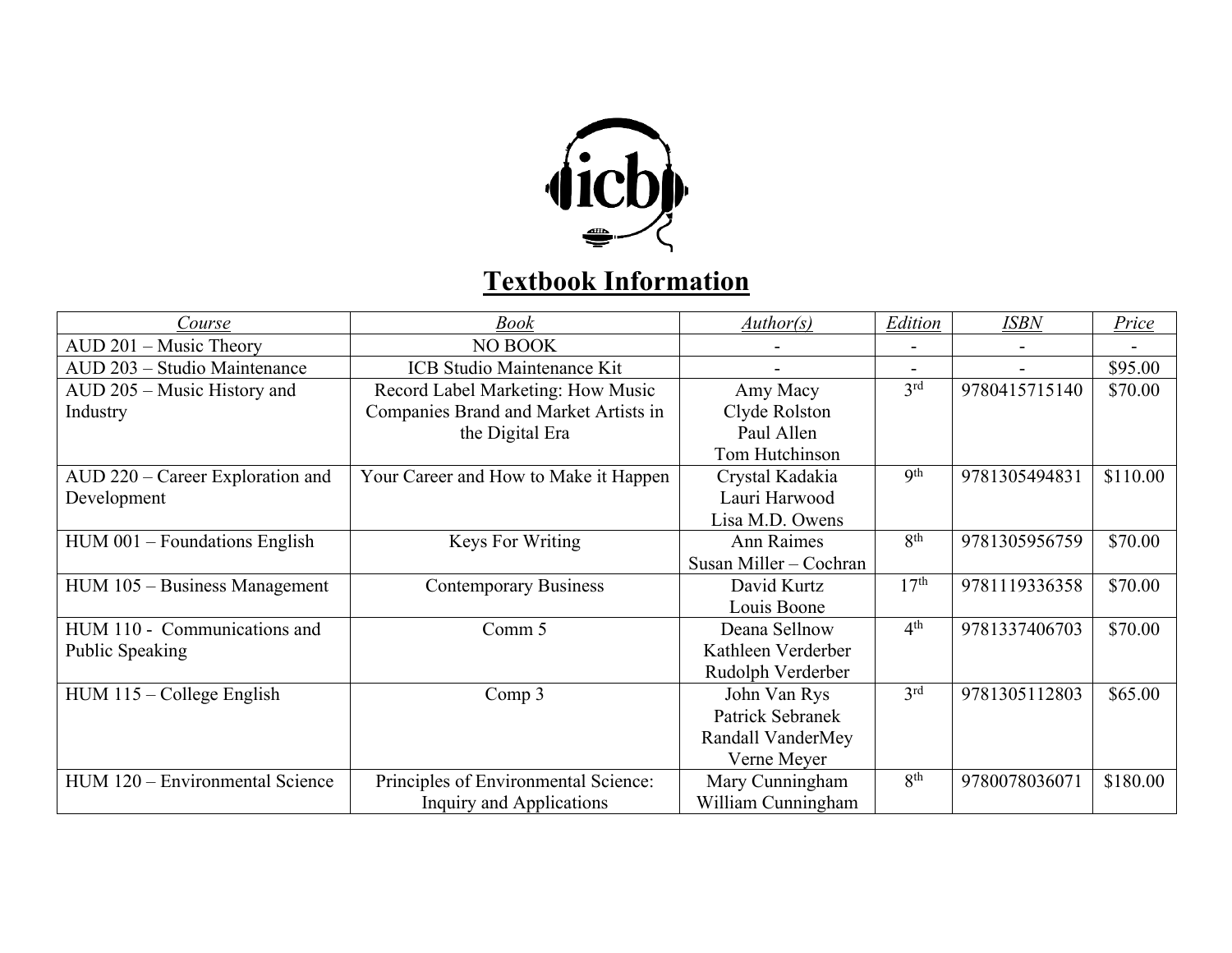| HUM 125 - Political Science      | <b>American Government and Politics</b>   | <b>Barbara Bardes</b> | 2017-               | 9781285074955  | \$165.00       |
|----------------------------------|-------------------------------------------|-----------------------|---------------------|----------------|----------------|
|                                  | Today                                     | Lynne Ford            | 2018                |                |                |
|                                  |                                           | Mack Shelly II        |                     |                |                |
|                                  |                                           | Steffen Schmidt       |                     |                |                |
| $HUM$ 130 – Psychology           | Psychology - Essentials of Psychology     | Douglas Bernstein     | 7 <sup>th</sup>     | 9781337612395  | \$82.46        |
| HUM 203 - Broadcast Writing      | <b>NO BOOK</b>                            |                       |                     |                |                |
| HUM 204 - Mass Media             | Media Impact: An Introduction to Mass     | Shirley Biagi         | 12 <sup>th</sup>    | 9781305580985  | \$210.00       |
|                                  | Media, 2013 Update                        |                       |                     |                |                |
| HUM 207 - Journalism             | <b>NO BOOK</b>                            |                       | $\blacksquare$      |                | $\blacksquare$ |
| HUM 210 - Career Development     | Your Career and How to Make it Happen     | Crystal Kadakia       | Q <sup>th</sup>     | 9781305494831  | \$110.00       |
|                                  |                                           | Lauri Harwood         |                     |                |                |
|                                  |                                           | Lisa M.D. Owens       |                     |                |                |
| MTH 001 - Foundations Math       | <b>Basic Mathematics: A Text/Workbook</b> | Charles McKeague      | 8 <sup>th</sup>     | 9781133103622  | \$250.00       |
| MTH 105 - College Algebra        | Introductory Algebra: Everyday            | Alice Kaseberg        | $\overline{5^{th}}$ | 9781111989347  | \$250.00       |
|                                  | Explorations                              | Greg Cripe            |                     |                |                |
|                                  |                                           | Peter Wildman         |                     |                |                |
| RAD 1015 - Radio and TV          | NO BOOK                                   |                       | $\blacksquare$      | $\sim$         |                |
| Internship                       |                                           |                       |                     |                |                |
| RAD 1016 – Introduction to Radio | Keith's Radio Station: Broadcast,         | <b>Bruce Mims</b>     | $10^{\text{th}}$    | 9781138218819  | \$85.00        |
|                                  | Internet, and Satellite                   | John Hendericks       |                     |                |                |
| RAD 1017 - Radio News and        | <b>ICB Radio Notebook</b>                 |                       |                     |                | \$15.00        |
| Production                       |                                           |                       |                     |                |                |
| RAD 1018 - Advanced Radio and    |                                           |                       | $\overline{a}$      |                |                |
| <b>Sales</b>                     |                                           |                       |                     |                |                |
| RAD 1020 – Multimedia Production | NO BOOK                                   |                       | $\blacksquare$      | $\overline{a}$ |                |
| and Broadcasting Internship      |                                           |                       |                     |                |                |
| REC 1220 – Audio Engineering     | Audio in Media                            | <b>Stanley Alten</b>  | 10 <sup>th</sup>    | 9781133307235  | \$200.00       |
| <b>Basics</b>                    |                                           |                       |                     |                |                |
| REC 1221 - Recording/Audio       | <b>Modern Recording Techniques</b>        | David Huber           | <b>9th</b>          | 9780240821573  | \$75.00        |
| Engineering 1A                   |                                           | Robert Runstein       |                     |                |                |
| REC 1222 - Recording/Audio       | <b>Modern Recording Techniques</b>        | David Huber           | Q <sup>th</sup>     | 9780240821573  |                |
| Engineering 2B                   |                                           | Robert Runstein       |                     |                |                |